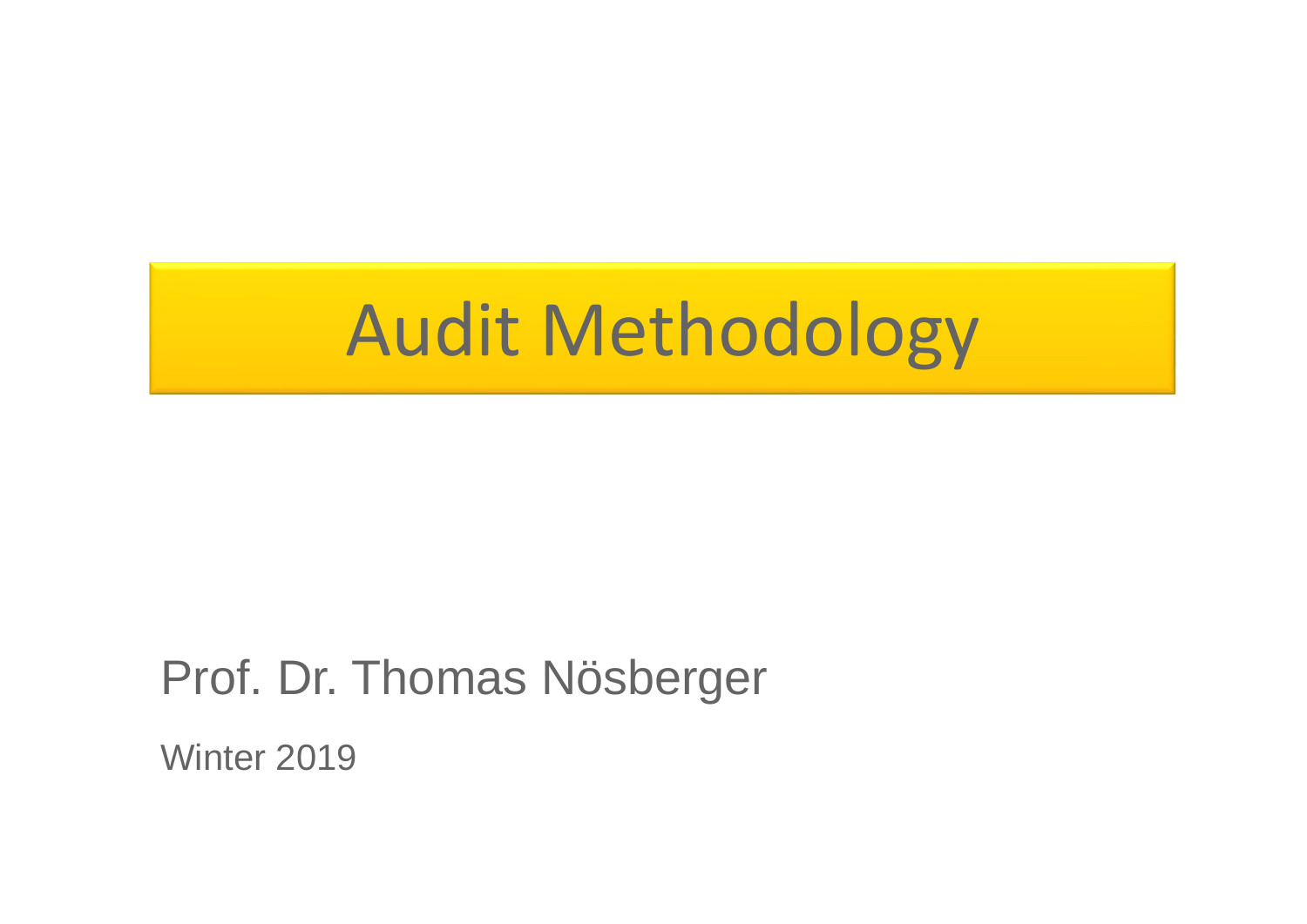### Course targets

- What is an audit?
- How is an audit carried out?
- What are the limitations of the audit process?
- Basics of current trends (data analytics in audit)

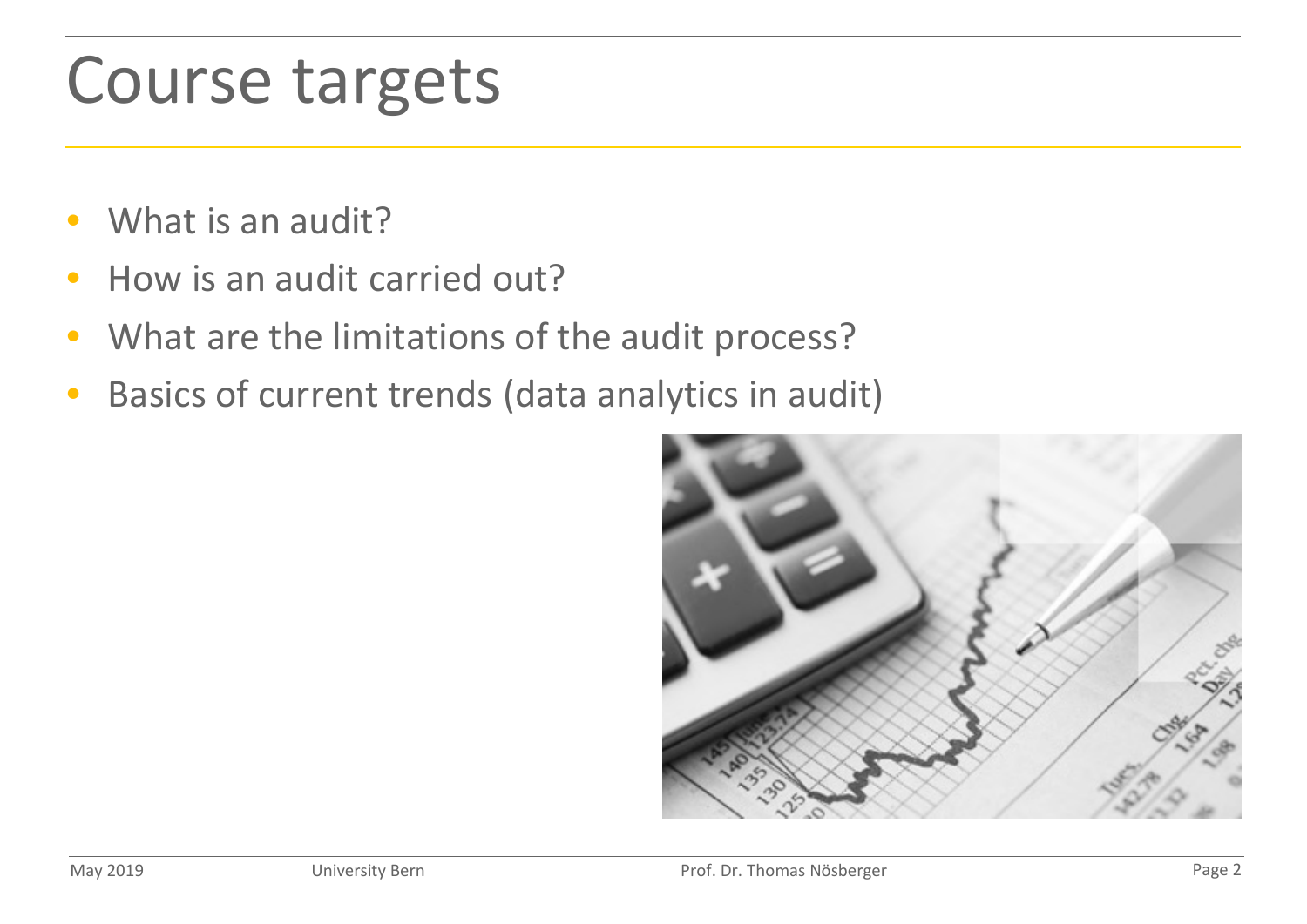### Content of the course

The course gives an overview of the various steps of an audit (planning, execution, reporting) and treats fundamental audit concepts (audit risk formula, materiality, etc.)

Step 1: Introduction day

• In class: Presentation of fundamental audit concepts and discussing audit planning, execution and documentation. (Theoretical background)

#### Step 2: Weekend block/part 1

- In class: Working on a case study
- Together we plan an audit and allocate the audit tasks to the groups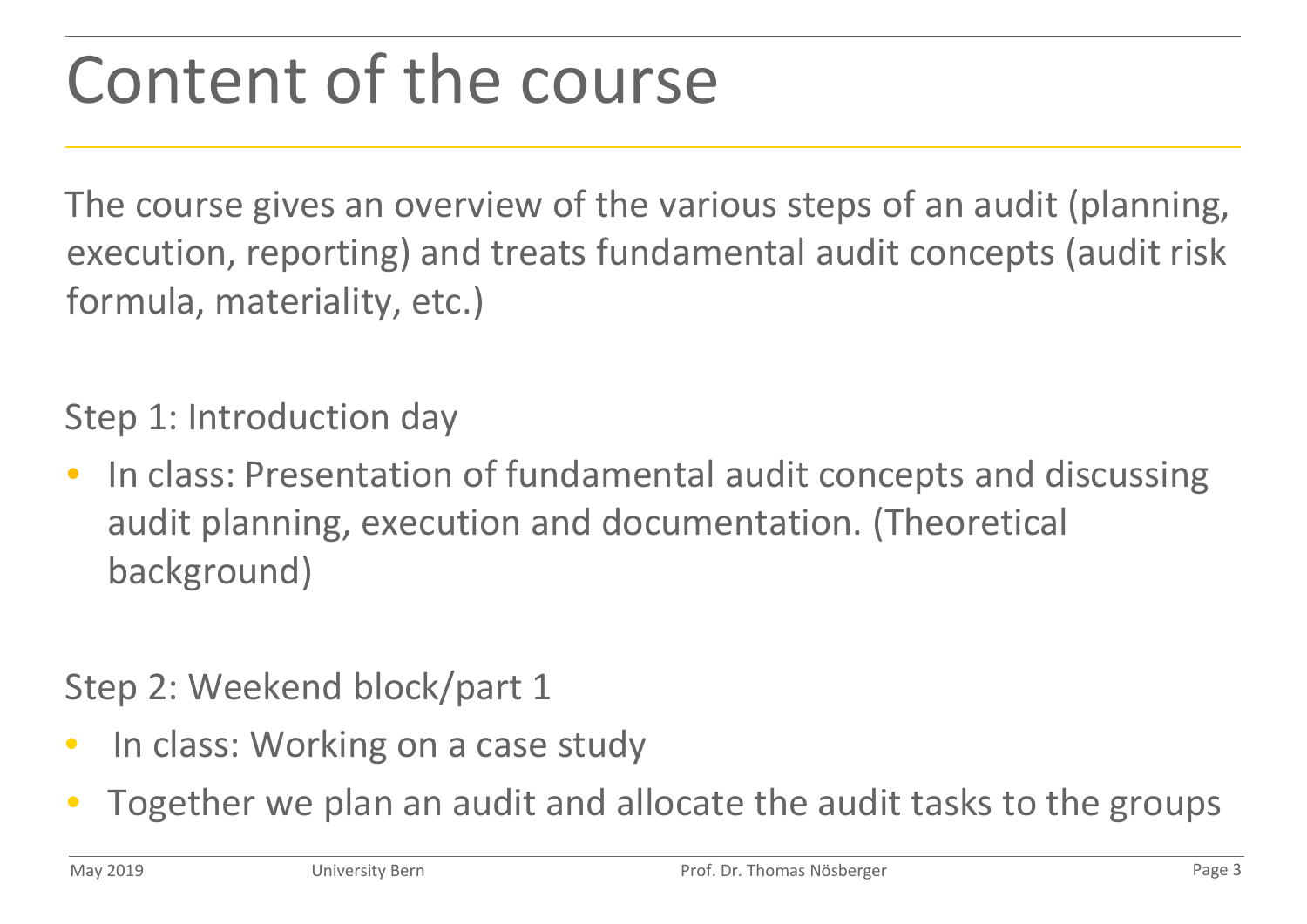### Content of the course

Step 3: Weekend block/part 2

- In groups: Go through case study material and prepare presentations. (15 to 20 minutes)
- In class: Presentation
- In class: Conclusion, findings, errors, basis for reporting etc.

Step 4: Half-day wrap-up session

- In class: Audit and fraud, audit deficiencies
- Questions and answers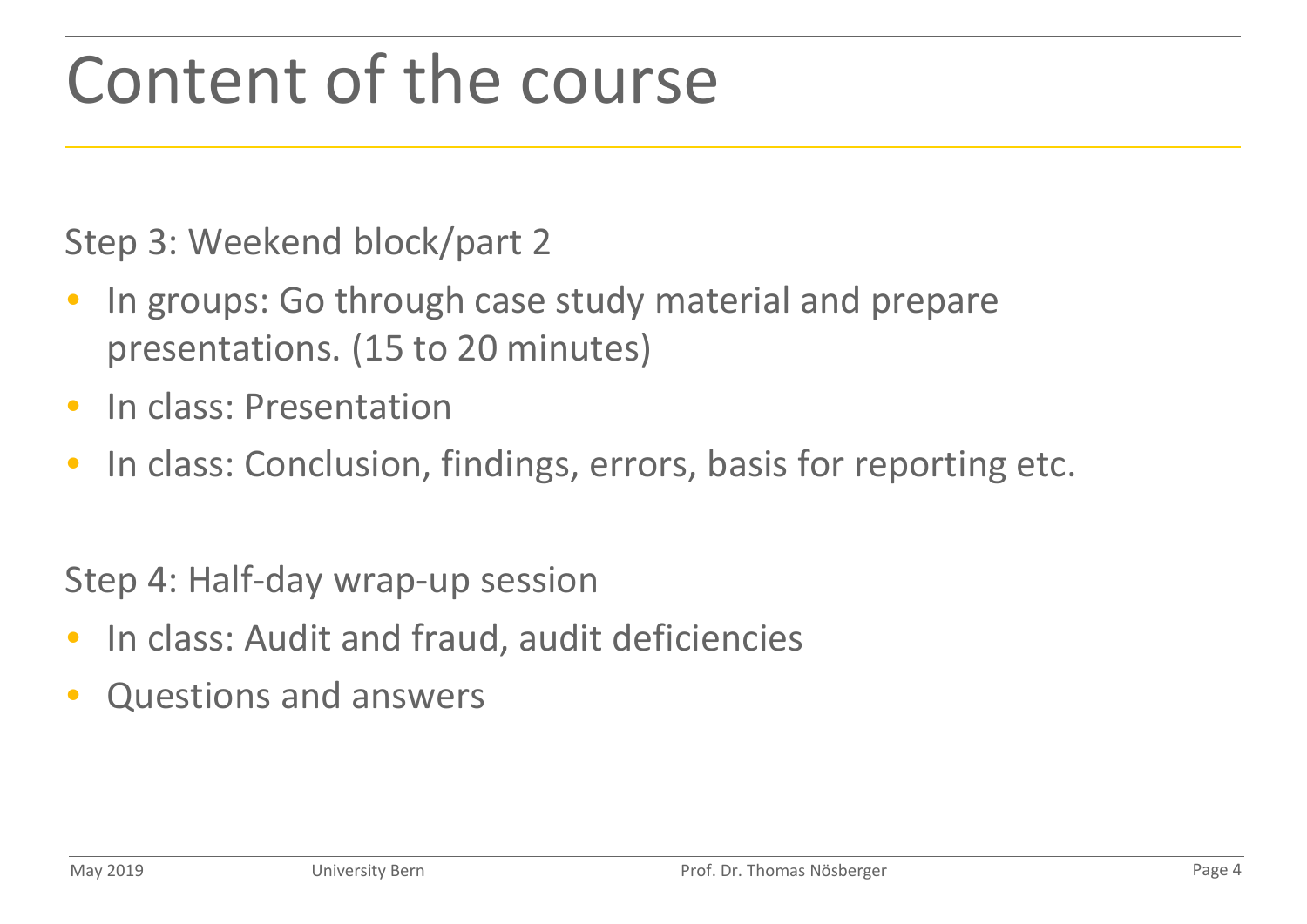### Timetable

| Date                       | <b>Time</b> | Location                 |
|----------------------------|-------------|--------------------------|
| Thursday, 10 October 2019  | 09:15-17:00 | Bern, E8, 003            |
| Friday, 8. November 2019   | 09:15-17:00 | <b>NOVOTEL Bern Expo</b> |
| Saturday, 9. November 2019 | 09:15-17:00 | <b>NOVOTEL Bern Expo</b> |
| Sunday, 10. November 2019  | 09:15-17:00 | <b>NOVOTEL Bern Expo</b> |
| Friday, 6. December 2019   | 09:15-12:00 | Bern, E8, 003            |

NOVOTEL Bern Expo, Guisanplatz 4, 3014 Bern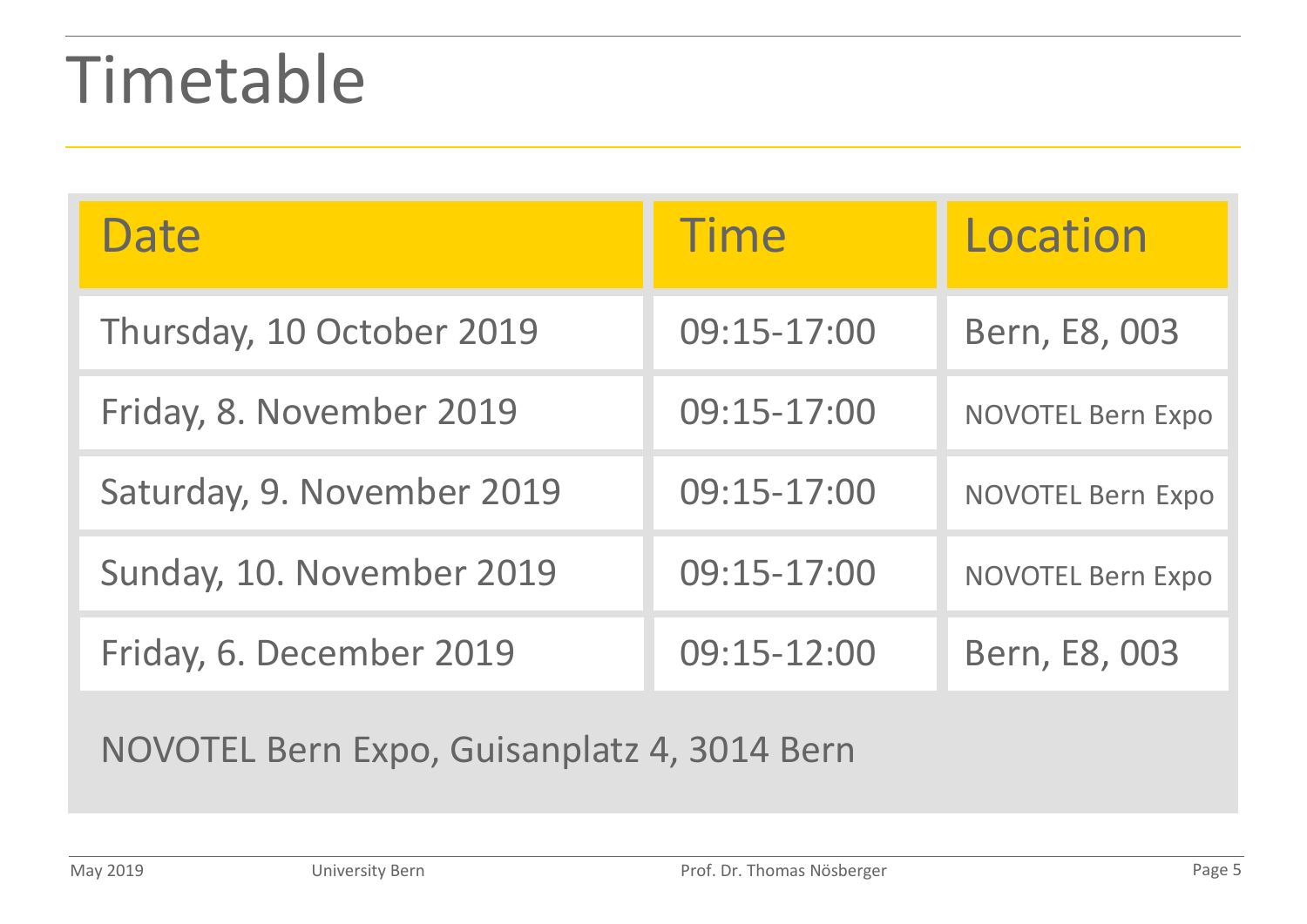## Target Audience

- Potential future auditors
- Potential future controllers, CFO's

The course is a good opportunity to gain a first insight of the daily work of an auditor as the extended case study is directly derived from real life situations.

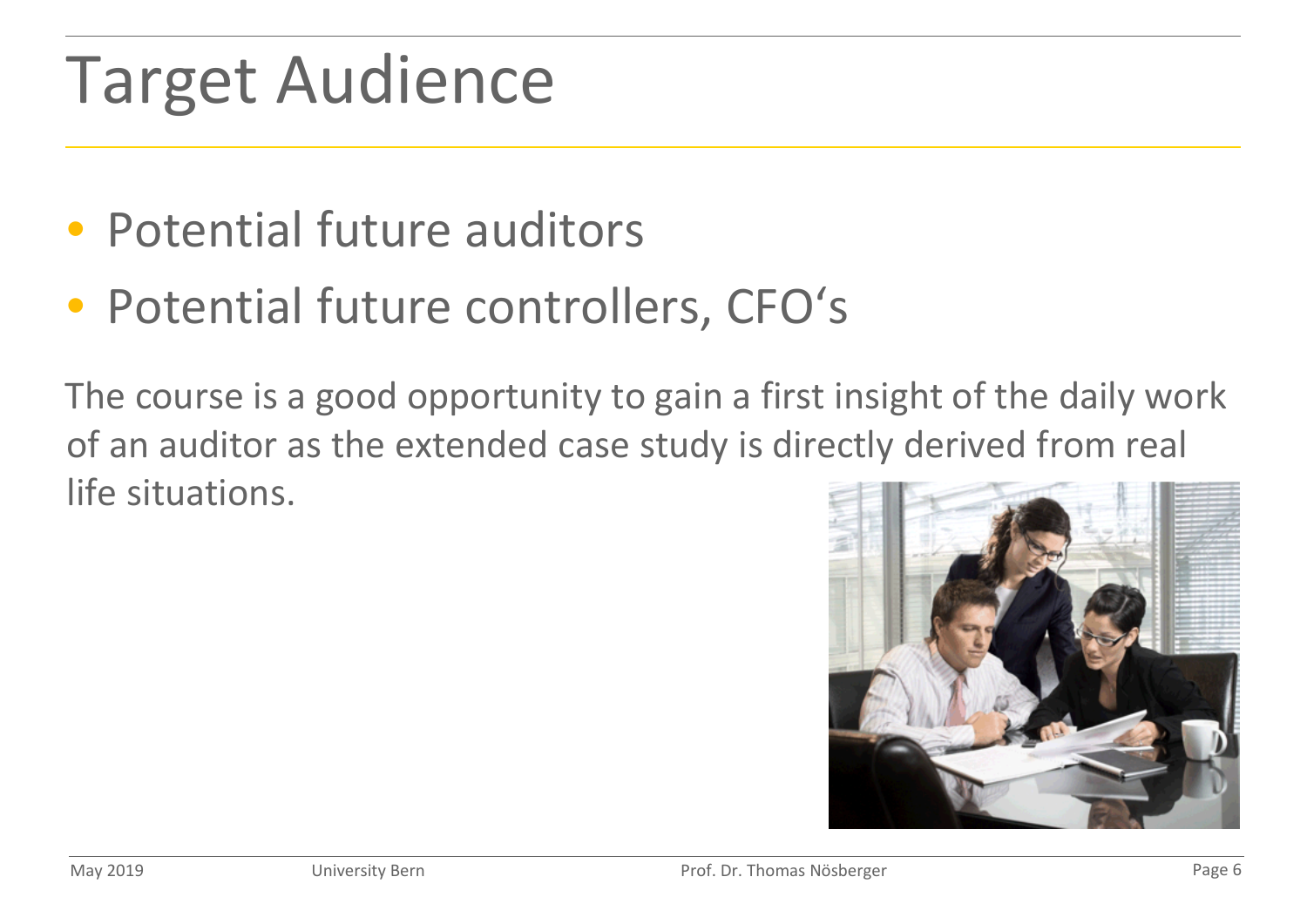#### Literature

#### **Literature**

- Rick Hayes (3rd edition): Principles of Auditing An Introduction to International Standards on Auditing, Pearson Longmann, ISBN 978- 0273768173.
- 2018 Handbook of International Quality Control, Auditing, Review, Other Assurance, and Related Services Pronouncements www.ifac.org/ (free download!)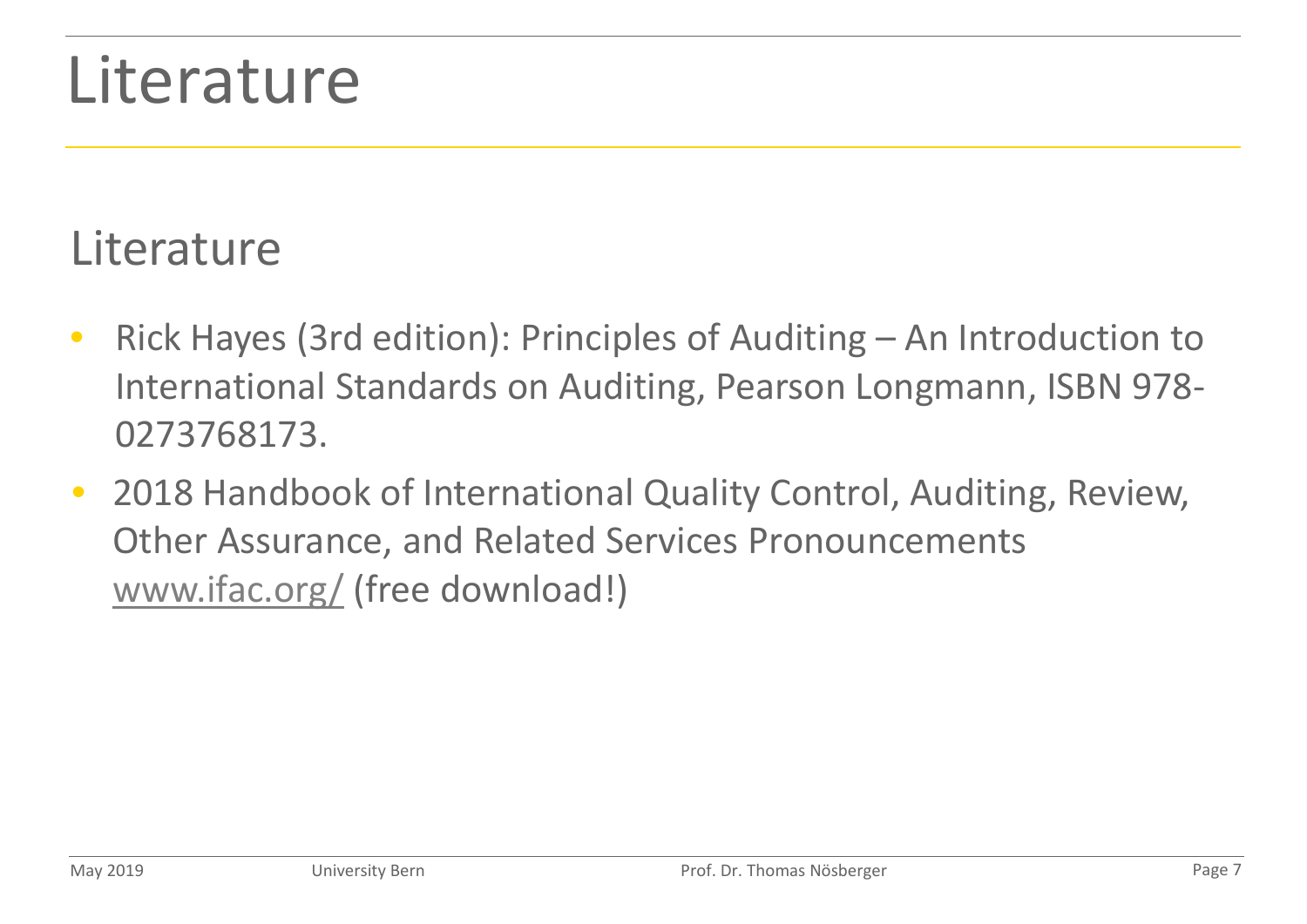#### Number of students limited to 24.

- **BeNeFri registration** for students from **University Fribourg** is required
- Registration deadline: end of September 2019
- Students interested in the course are required to register by sending an e-mail to Ms. Andrea Probst (andrea.probst@iuc.unibe.ch). The email shall contain their full name and matriculation number, a pdf of their study sheet (Studienblatt), and any previous work experience in the field of accounting or auditing (including internships and parttime jobs).